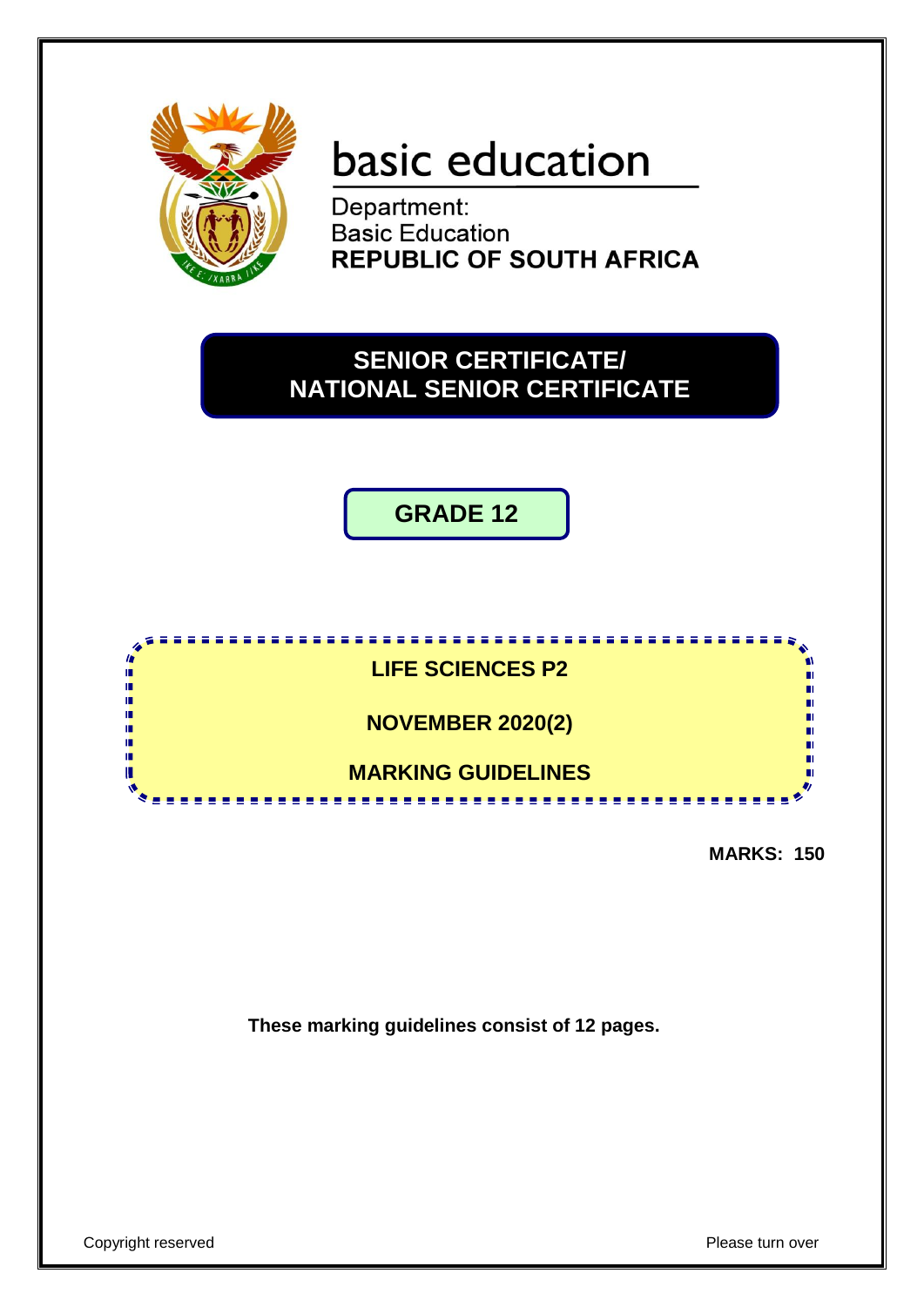## **PRINCIPLES RELATED TO MARKING LIFE SCIENCES**

- 1. **If more information than marks allocated is given** Stop marking when maximum marks is reached and put a wavy line and 'max' in the right-hand margin.
- 2. **If, for example, three reasons are required and five are given** Mark the first three irrespective of whether all or some are correct/incorrect.
- 3. **If whole process is given when only a part of it is required** Read all and credit the relevant part.
- 4. **If comparisons are asked for, but descriptions are given** Accept if the differences/similarities are clear.
- 5. **If tabulation is required, but paragraphs are given** Candidates will lose marks for not tabulating.
- 6. **If diagrams are given with annotations when descriptions are required** Candidates will lose marks.
- 7. **If flow charts are given instead of descriptions** Candidates will lose marks.
- 8. **If sequence is muddled and links do not make sense** Where sequence and links are correct, credit. Where sequence and links are incorrect, do not credit. If sequence and links become correct again, resume credit.
- 9. **Non-recognised abbreviations** Accept if first defined in answer. If not defined, do not credit the unrecognised abbreviation, but credit the rest of the answer if correct.
- 10. **Wrong numbering**

If answer fits into the correct sequence of questions, but the wrong number is given, it is acceptable.

11. **If language used changes the intended meaning** Do not accept.

#### 12. **Spelling errors**

If recognisable, accept the answer, provided it does not mean something else in Life Sciences or if it is out of context.

- 13. **If common names are given in terminology** Accept, provided it was accepted at the national memo discussion meeting.
- 14. **If only the letter is asked for, but only the name is given (and vice versa)** Do not credit.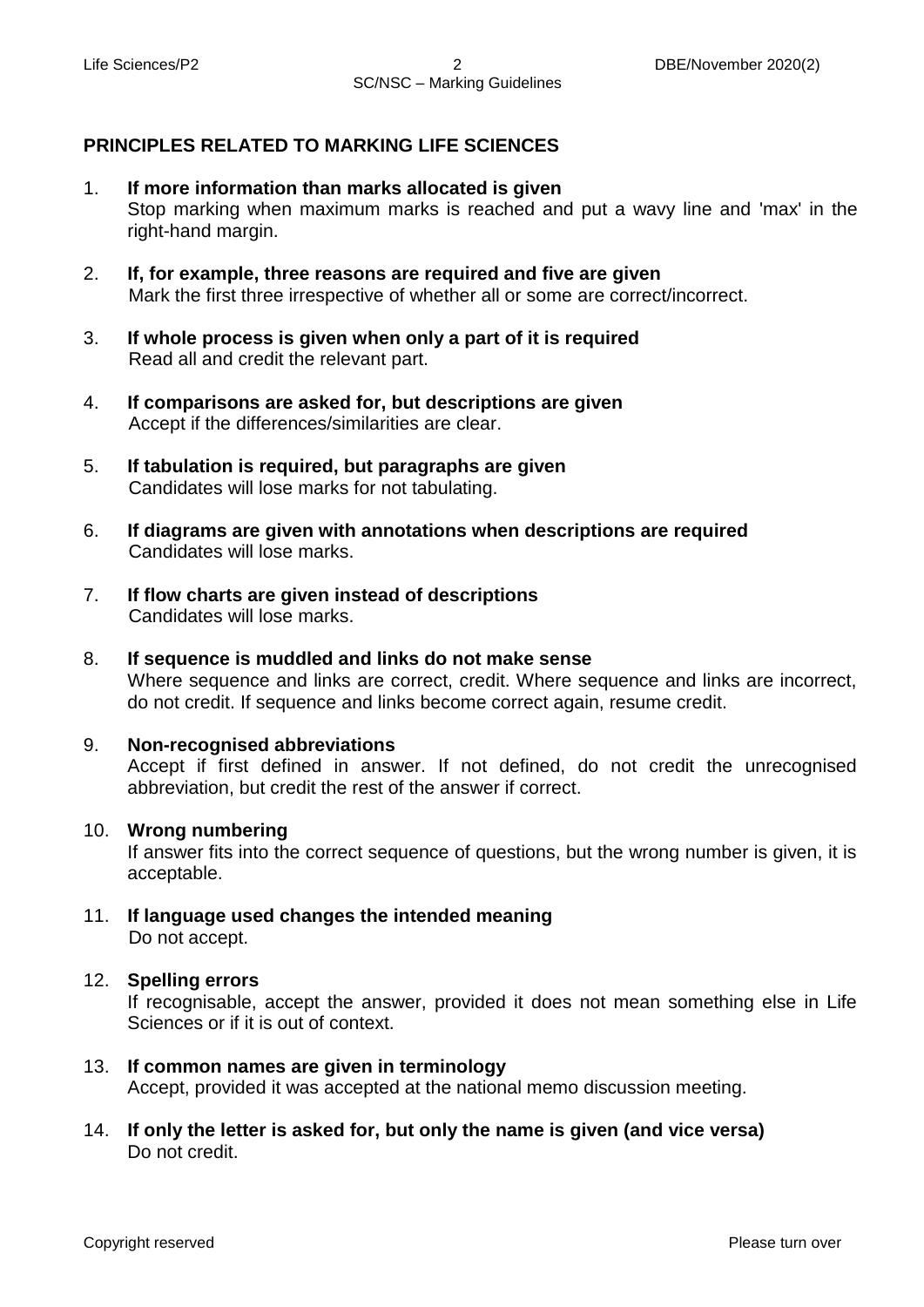#### 15. **If units are not given in measurements**

Candidates will lose marks. Marking guidelines will allocate marks for units separately.

#### 16. **Be sensitive to the sense of an answer, which may be stated in a different way.**

#### 17. **Caption**

All illustrations (diagrams, graphs, tables, etc.) must have a caption.

### 18. **Code-switching of official languages (terms and concepts)**

A single word or two that appear(s) in any official language other than the learner's assessment language used to the greatest extent in his/her answers should be credited, if it is correct. A marker that is proficient in the relevant official language should be consulted. This is applicable to all official languages.

#### 19. **Changes to the marking guidelines**

No changes must be made to the marking guidelines. The provincial internal moderator must be consulted, who in turn will consult with the national internal moderator (and the Umalusi moderators where necessary).

#### 20. **Official marking guidelines**

Only marking guidelines bearing the signatures of the national internal moderator and the Umalusi moderators and distributed by the National Department of Basic Education via the provinces must be used.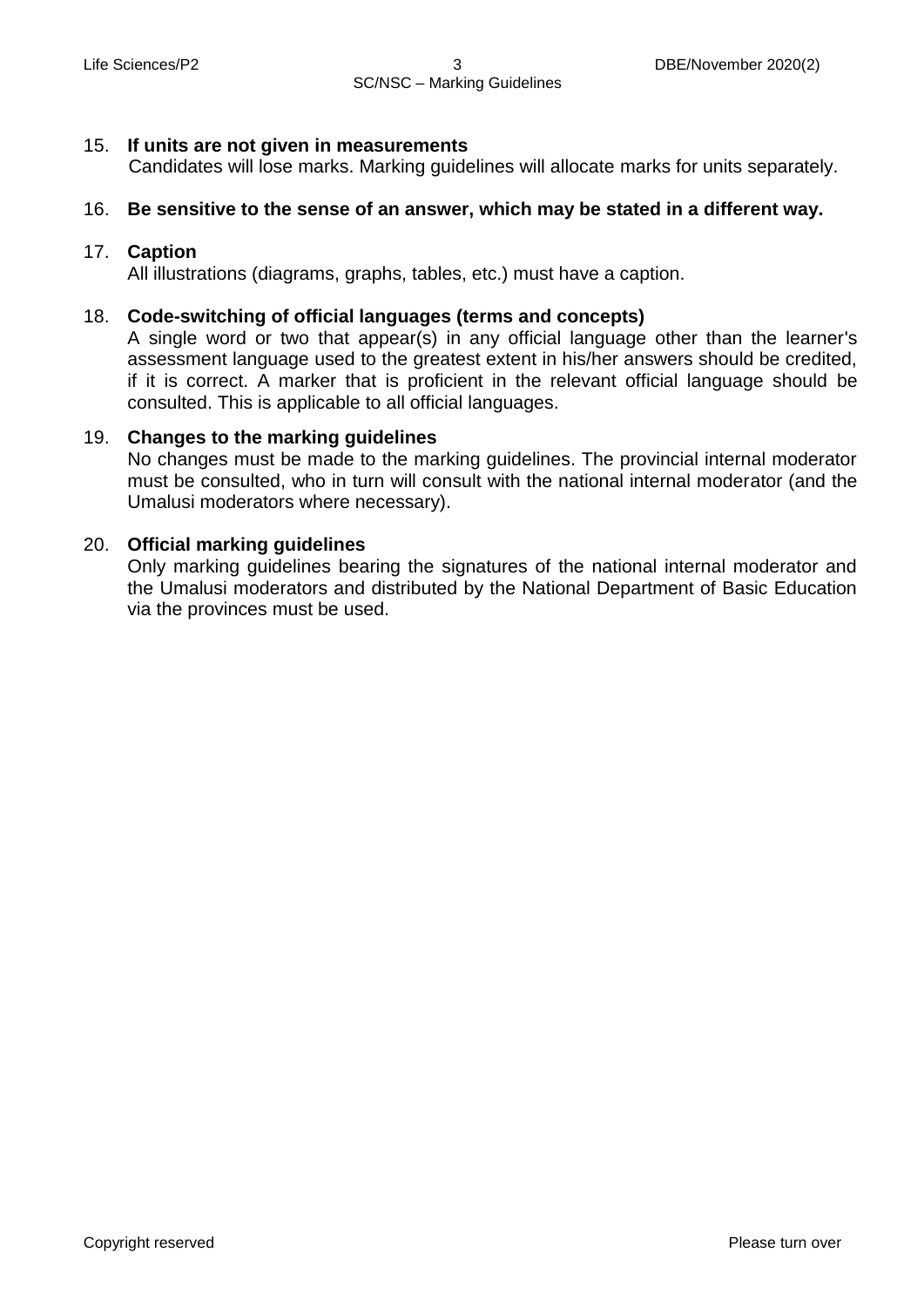## **SECTION A**

## **QUESTION 1**

| 1.1 | 1.1.1<br>1.1.2<br>1.1.3<br>1.1.4<br>1.1.5<br>1.1.6<br>1.1.7<br>1.1.8<br>1.1.9<br>1.1.10 | $B\checkmark\checkmark$<br>$C\checkmark\checkmark$<br>$B\checkmark\checkmark$<br>$\mathsf{D} \checkmark \checkmark$<br>$C\checkmark\checkmark$<br>$A\checkmark$<br>$D \checkmark \checkmark$<br>$\mathsf{D} \checkmark \checkmark$<br>$C\checkmark\checkmark$<br>$C\checkmark\checkmark$ | $(10 \times 2)$ | (20)                                   |
|-----|-----------------------------------------------------------------------------------------|------------------------------------------------------------------------------------------------------------------------------------------------------------------------------------------------------------------------------------------------------------------------------------------|-----------------|----------------------------------------|
| 1.2 | 1.2.1<br>1.2.2<br>1.2.3<br>1.2.4<br>1.2.5<br>1.2.6<br>1.2.7                             | Homologous√structures<br>Canines√<br>Cranium√<br>Autosomes√<br>Chromatin√<br>Karyotype√<br>Prognathous√                                                                                                                                                                                  | $(7 \times 1)$  | (7)                                    |
| 1.3 | 1.3.1<br>1.3.2<br>1.3.3                                                                 | A only√√<br>B only√√<br>A only√√                                                                                                                                                                                                                                                         | $(3 \times 2)$  | (6)                                    |
| 1.4 | 1.4.1<br>1.4.2<br>1.4.3<br>1.4.4                                                        | Meiosis√/Meiosis I<br>(a)<br>Prophase I<br>(b)<br>Ovary√<br>$C\checkmark$ - centromere $\checkmark$<br>$3\checkmark$ Three                                                                                                                                                               |                 | (1)<br>(1)<br>(1)<br>(2)<br>(1)<br>(6) |
| 1.5 | 1.5.1<br>1.5.2<br>1.5.3                                                                 | Black√fur<br>(a)<br>(b) Smooth√texture<br>bbRR√<br>(a)<br>White (fur) with rough (texture) $\checkmark$<br>(b)<br>BbRr√<br>(c)<br>Rough√ texture                                                                                                                                         |                 | (1)<br>(1)<br>(1)<br>(2)<br>(1)<br>(1) |
| 1.6 | 1.6.1<br>1.6.2                                                                          | Genetic√ evidence<br>$1 - A\checkmark$<br>C<br>$-C$ OR<br>$2^{\circ}$<br>A                                                                                                                                                                                                               |                 | (7)<br>(1)                             |
|     |                                                                                         | 3<br>$-BV$<br>B                                                                                                                                                                                                                                                                          |                 | (3)<br>(4)                             |

**TOTAL SECTION A: 50**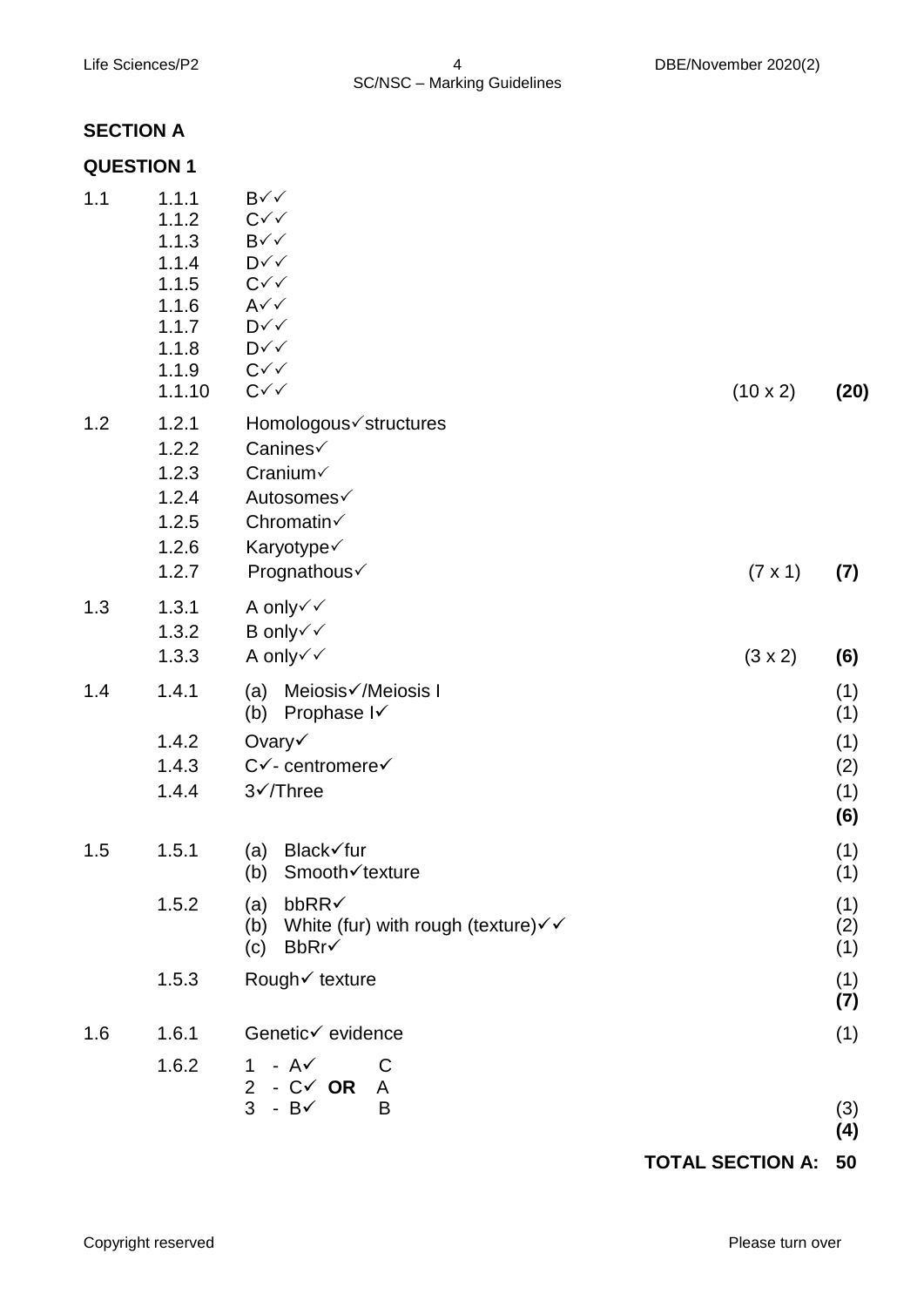# **SECTION B**

## **QUESTION 2**

| 2.1.1<br>DNA profiling√<br>2.1 |       |                                                                                                                                                                                                                                                                                  | (1) |            |
|--------------------------------|-------|----------------------------------------------------------------------------------------------------------------------------------------------------------------------------------------------------------------------------------------------------------------------------------|-----|------------|
|                                | 2.1.2 | Jennie√                                                                                                                                                                                                                                                                          |     | (1)        |
|                                | 2.1.3 | Jennie's DNA profile √/ bands<br>$\blacksquare$<br>matches the DNA profile/ bands of the sample√from the crime<br>scene                                                                                                                                                          |     | (2)        |
|                                | 2.1.4 | Proof of paternity√<br>$\blacksquare$<br>Tracing missing persons√<br>Identification of genetic disorders√<br>Establishing family relations√<br>$\overline{\phantom{a}}$<br>Matching tissues for organ transplants√<br>Identifying dead persons√/animals<br>(Mark first ONE only) | Any | (1)<br>(5) |
| 2.2                            | 2.2.1 | The production of (genetically) identical organisms $\checkmark$                                                                                                                                                                                                                 |     | (1)        |
|                                | 2.2.2 | A muscle cell contains all the genetic material $\checkmark$ of the bull/ is<br>diploid whereas<br>a sperm cell has only half of the genetic material $\sqrt{}$ is haploid                                                                                                       |     | (2)        |
|                                | 2.2.3 | To remove the genetic material of the cow $\checkmark$<br>÷<br>so that only the genetic material from the (best meat producing)<br>bull is present                                                                                                                               |     | (2)        |
|                                | 2.2.4 | To produce organisms with desired traits $\sqrt{e}$ .g. health;<br>appearance; nutritious; yield; shelf-life; etc<br>Conservation of threatened species√<br>To create tissues/organs for transplant√<br>(Mark first ONE only)                                                    | Any | (1)        |

**(6)**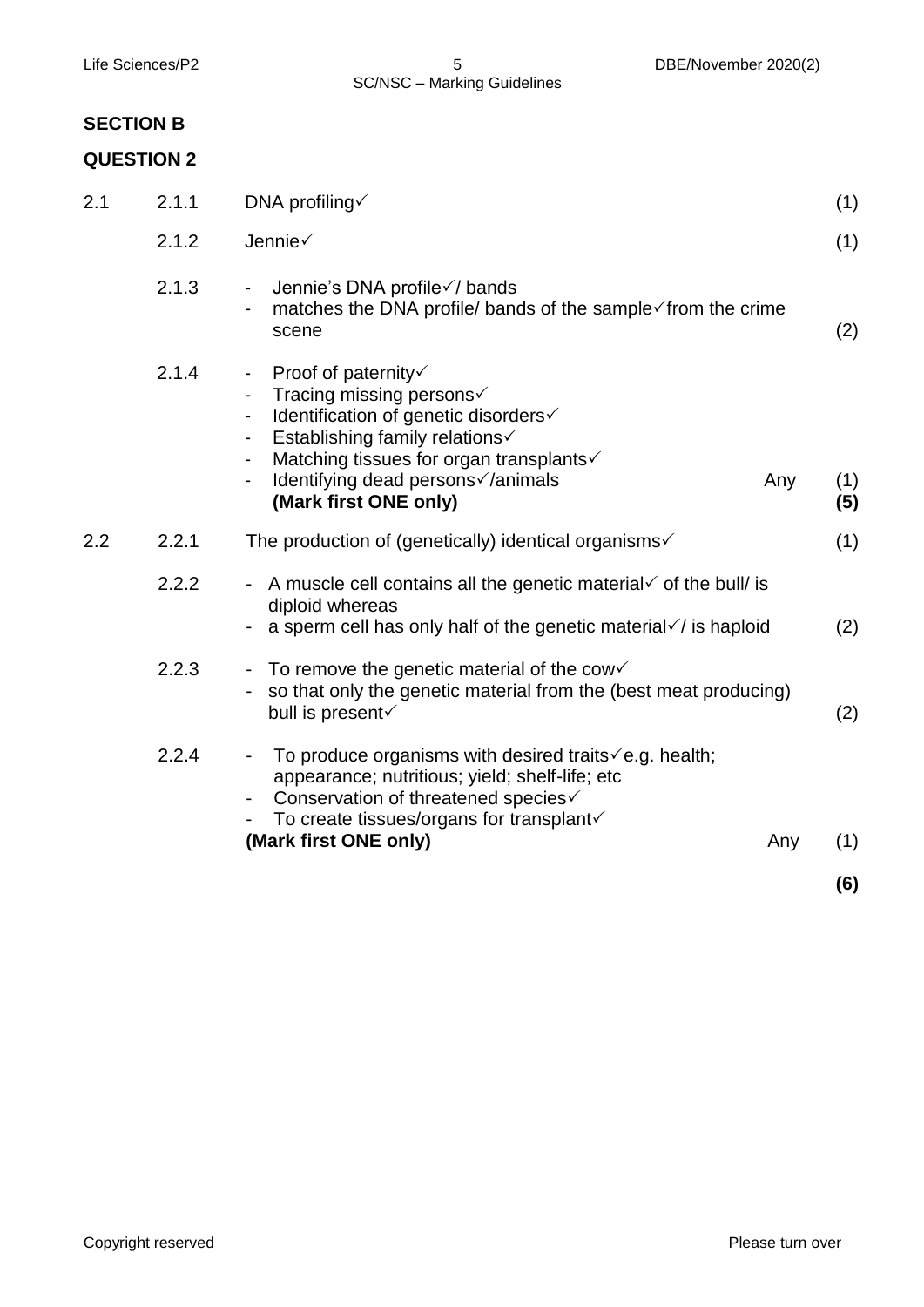SC/NSC – Marking Guidelines

2.3.3 **P1** Phenotype: Blood group AB x Blood group B√ Genotype: A I B x l<sup>B</sup>i√ *Meiosis* **G**/gametes  $I^A$ B  $x \quad I^B$ i√ *Fertilisation* **F<sub>1</sub>** Genotype: A I B **In the United States**  $I^A$  i  $i$  I<sup>B</sup>  $I^{\text{B}}$  I B  $i\checkmark^*$ Phenotype: Blood group: AB; A;  $B \checkmark^*$  $P_1$  and  $F_1 \checkmark$ Meiosis and fertilisation **Compulsory 2\***+ Any 4 **OR P**<sup>1</sup> Phenotype: Blood group AB x Blood group B√ Genotype: A I B <sub>x</sub> l<sup>B</sup>i√ *Meiosis* **Gametes**  $I^A$ I B I B  $I^A$ I $^B$  $I_B I_B$ i I  $\overline{I^A}$  i i I  $\overline{B}$  j 1 mark for correct gametes 1 mark for correct genotypes\* *Fertilisation* **F<sub>1</sub>** Phenotype: Blood group: AB; A;  $B\checkmark^*$  $P_1$  and  $F_1 \checkmark$ Meiosis and fertilisation  **Compulsory 2\***+ Any 4 (6) **(10)** 2.3 2.3.1 2.3.2  $3$  $\checkmark$  Three - Complete dominance - The allele for blood group B/I<sup>B</sup> is dominant and - the allele for blood group O/ i is recessive  $\checkmark$ (1) (3)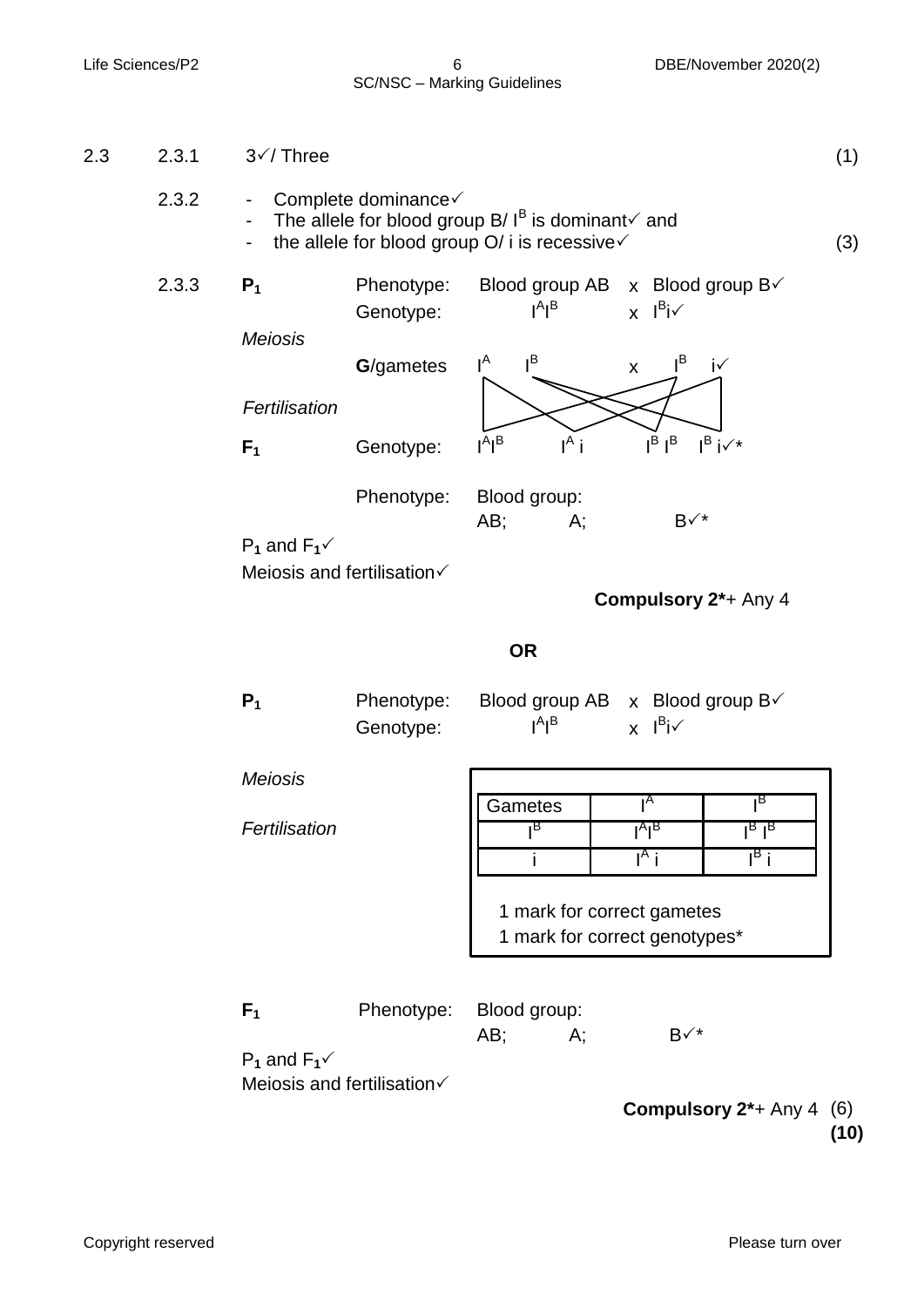| Life Sciences/P2 |       | 7<br>DBE/November 2020(2)<br><b>SC/NSC - Marking Guidelines</b>                                                                                                                                                                 |                     |
|------------------|-------|---------------------------------------------------------------------------------------------------------------------------------------------------------------------------------------------------------------------------------|---------------------|
| 2.4              | 2.4.1 | A change in the sequence $\checkmark$ of<br>$\blacksquare$<br>nitrogenenous bases√/nucleotides in a gene                                                                                                                        | (2)                 |
|                  | 2.4.2 | Nigeria√                                                                                                                                                                                                                        | (1)                 |
|                  | 2.4.3 | $\frac{39\,746}{1}$ $\times$ x 100 $\times$ = 13 $\times$ %<br>305 733                                                                                                                                                          | (3)                 |
|                  | 2.4.4 | $dd\checkmark$<br>(a)                                                                                                                                                                                                           | (1)                 |
|                  |       | Dd√<br>(b)                                                                                                                                                                                                                      | (1)<br>(8)          |
| 2.5              | 2.5.1 | Pedigree√ diagram                                                                                                                                                                                                               | (1)                 |
|                  | 2.5.2 | $6\sqrt{ }$<br>(a)                                                                                                                                                                                                              | (1)                 |
|                  |       | (b)<br>1 <sub>1</sub>                                                                                                                                                                                                           | (1)                 |
|                  | 2.5.3 | $X^G X^g \vee \vee$                                                                                                                                                                                                             | (2)                 |
|                  | 2.5.4 | Unaffected√√/without Goltz syndrome                                                                                                                                                                                             | (2)                 |
|                  | 2.5.5 | Pilusa is affected $\sqrt{X^G}Y$<br>$\overline{\phantom{a}}$<br>Anju is unaffected√/ X <sup>9</sup> X <sup>9</sup><br>Males inherit the Y chromosome from Pilusa√<br>and inherit $X^9$ from Anju $\checkmark$<br>$\blacksquare$ | (4)<br>(11)<br>[40] |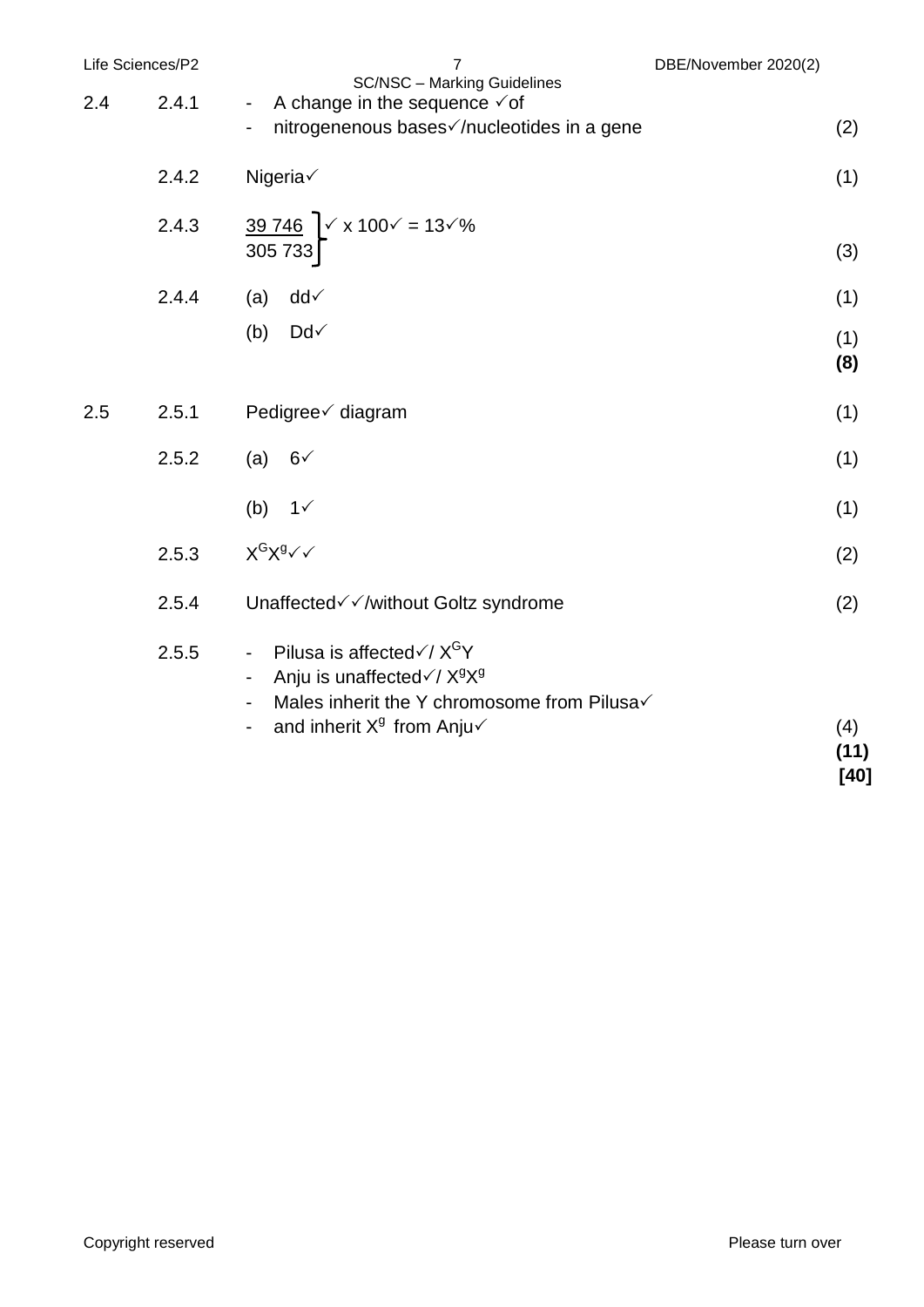## **QUESTION 3**

| 3.1 | Organisms produce a large number of offspring√<br>There is variation $\checkmark$ amongst the offspring<br>Some have favourable characteristics and some do not√<br>$\blacksquare$<br>When there is a change in the environmental conditions $\checkmark$ there is<br>competition<br>organisms with favourable characteristics, survive√<br>$\blacksquare$<br>whilst organisms with unfavourable characteristics, die√<br>$\blacksquare$<br>The organisms that survive, reproduce $\checkmark$<br>$\blacksquare$<br>and pass on the allele for the favourable characteristic to their offspring<br>۰<br>The next generation will therefore have a higher proportion of<br>۰<br>individuals with the favourable characteristic√<br>Any |                                                                                                                                                                                                                                                                                                                                                                                                  | (7)        |
|-----|---------------------------------------------------------------------------------------------------------------------------------------------------------------------------------------------------------------------------------------------------------------------------------------------------------------------------------------------------------------------------------------------------------------------------------------------------------------------------------------------------------------------------------------------------------------------------------------------------------------------------------------------------------------------------------------------------------------------------------------|--------------------------------------------------------------------------------------------------------------------------------------------------------------------------------------------------------------------------------------------------------------------------------------------------------------------------------------------------------------------------------------------------|------------|
| 3.2 | 3.2.1                                                                                                                                                                                                                                                                                                                                                                                                                                                                                                                                                                                                                                                                                                                                 | Hominidae√                                                                                                                                                                                                                                                                                                                                                                                       | (1)        |
|     | 3.2.2                                                                                                                                                                                                                                                                                                                                                                                                                                                                                                                                                                                                                                                                                                                                 | Evidence such as tools√ /weapons/language/ artefacts<br>$\blacksquare$<br>is used to show advances $\checkmark$ in human development                                                                                                                                                                                                                                                             | (2)        |
|     | 3.2.3                                                                                                                                                                                                                                                                                                                                                                                                                                                                                                                                                                                                                                                                                                                                 | $3$ mya $\checkmark$                                                                                                                                                                                                                                                                                                                                                                             | (1)        |
|     | 3.2.4                                                                                                                                                                                                                                                                                                                                                                                                                                                                                                                                                                                                                                                                                                                                 | H. ergaster shows characteristics of both $\checkmark$ A. afarensis<br>۰.<br>and H. heidelbergensis<br>therefore it is a transitional $\checkmark$ species                                                                                                                                                                                                                                       | (2)        |
|     | 3.2.5                                                                                                                                                                                                                                                                                                                                                                                                                                                                                                                                                                                                                                                                                                                                 | The fossils of Australopithecus were ONLY found in Africa√<br>۰<br>The fossils of Homo habilis were ONLY found in Africa√<br>-<br>The OLDEST fossils of Homo erectus were found in Africa√<br>$\overline{\phantom{0}}$<br>The OLDEST fossils of Homo sapiens were found in Africa√<br>-<br>This suggests that (the ancestors of) Homo sapiens originated<br>in Africa√*<br>*1 Compulsory + Any 2 | (3)<br>(9) |
| 3.3 | 3.3.1                                                                                                                                                                                                                                                                                                                                                                                                                                                                                                                                                                                                                                                                                                                                 | (Species-specific) courtship behaviour√<br>(a)                                                                                                                                                                                                                                                                                                                                                   | (1)        |
|     |                                                                                                                                                                                                                                                                                                                                                                                                                                                                                                                                                                                                                                                                                                                                       | Length of the (male long-tailed widowbird's) tails√<br>(b)                                                                                                                                                                                                                                                                                                                                       | (1)        |
|     | 3.3.2                                                                                                                                                                                                                                                                                                                                                                                                                                                                                                                                                                                                                                                                                                                                 | A larger sample size√<br>increases the reliability√ of the investigation                                                                                                                                                                                                                                                                                                                         | (2)        |
|     | 3.3.3                                                                                                                                                                                                                                                                                                                                                                                                                                                                                                                                                                                                                                                                                                                                 | To serve as a control√<br>so that it can be compared <i>v</i> with the other groups<br>and show that the tail length is the only factor that affects the<br>results√/improves the validity of the investigation<br>Any                                                                                                                                                                           | (2)        |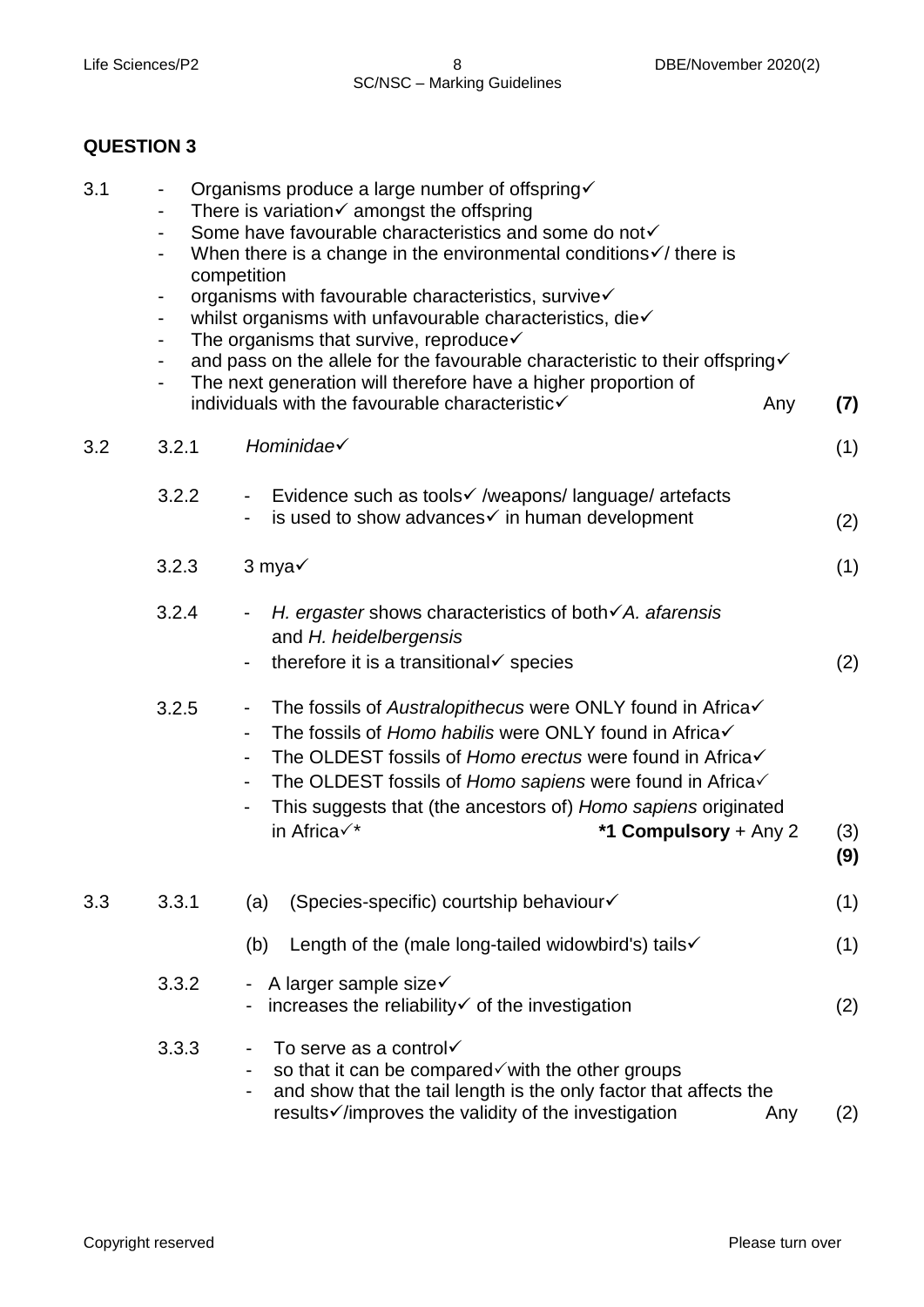



 **Guideline for assessing the graph**

| <b>CRITERIA</b>             | <b>ELABORATION</b>                                                                          | <b>MARK</b> |
|-----------------------------|---------------------------------------------------------------------------------------------|-------------|
| Correct type of graph $(T)$ | Bar graph drawn                                                                             |             |
| Caption of graph (C)        | Both variables included                                                                     |             |
| Axes labels (L)             | X- and Y-axis correctly<br>labelled                                                         |             |
| Scale for X- and Y-axis(S)  | Equal space between<br>bars and width of bars for<br>X-axis and<br>Correct scale for Y-axis |             |
| Plotting of bars (P)        | 1 to 2 bars plotted correctly                                                               |             |
|                             | All 3 bars plotted correctly                                                                |             |

3.3.5 The longer the (male long-tailed widowbird's) tail, the higher the mating success√√

#### **OR**

The shorter the (male long-tailed widowbird's) tail, the lower the mating success  $\checkmark$  (2)

**(14)**

(6)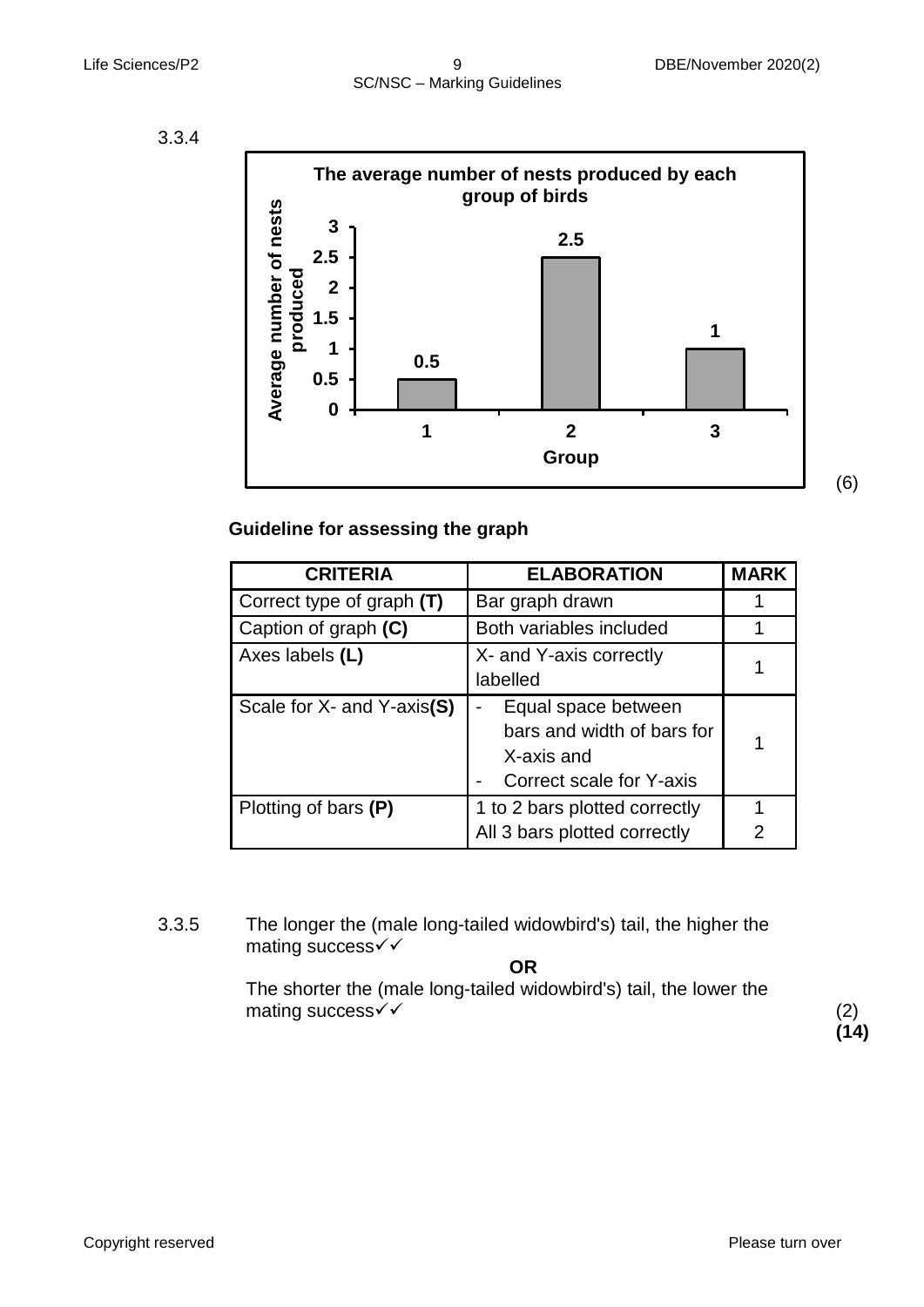#### Life Sciences/P2 10 10 DBE/November 2020(2) SC/NSC – Marking Guidelines

| 3.4 | 3.4.1 | There was once one large continent $\checkmark$ and<br>the common ancestor existed throughout this continent<br>$\blacksquare$<br>When Madagascar separated<br>the common ancestor was found in both $\checkmark$ regions                                                                                                                                                                                                                                                                                                                                                                                 | (4)                 |
|-----|-------|-----------------------------------------------------------------------------------------------------------------------------------------------------------------------------------------------------------------------------------------------------------------------------------------------------------------------------------------------------------------------------------------------------------------------------------------------------------------------------------------------------------------------------------------------------------------------------------------------------------|---------------------|
|     | 3.4.2 | - The common ancestor became separated into two groups<br>by the ocean $\checkmark^*$<br>- There was no gene flow between the two groups $\checkmark$<br>- Each group experienced different environmental conditions<br>- and underwent natural selection independently $\checkmark$<br>The individuals in each group became different $\checkmark$<br>genotypically and phenotypically $\checkmark$<br>- to form the pottos and lemurs $\checkmark^*$<br>- Eventually if the two groups are mixed again, they cannot<br>interbreed $\sqrt{}$ /produce fertile offspring. $*$ <b>2 Compulsory</b> + Any 4 | (6)<br>(10)<br>[40] |
|     |       | <b>TOTAL SECTION B:</b>                                                                                                                                                                                                                                                                                                                                                                                                                                                                                                                                                                                   | 80                  |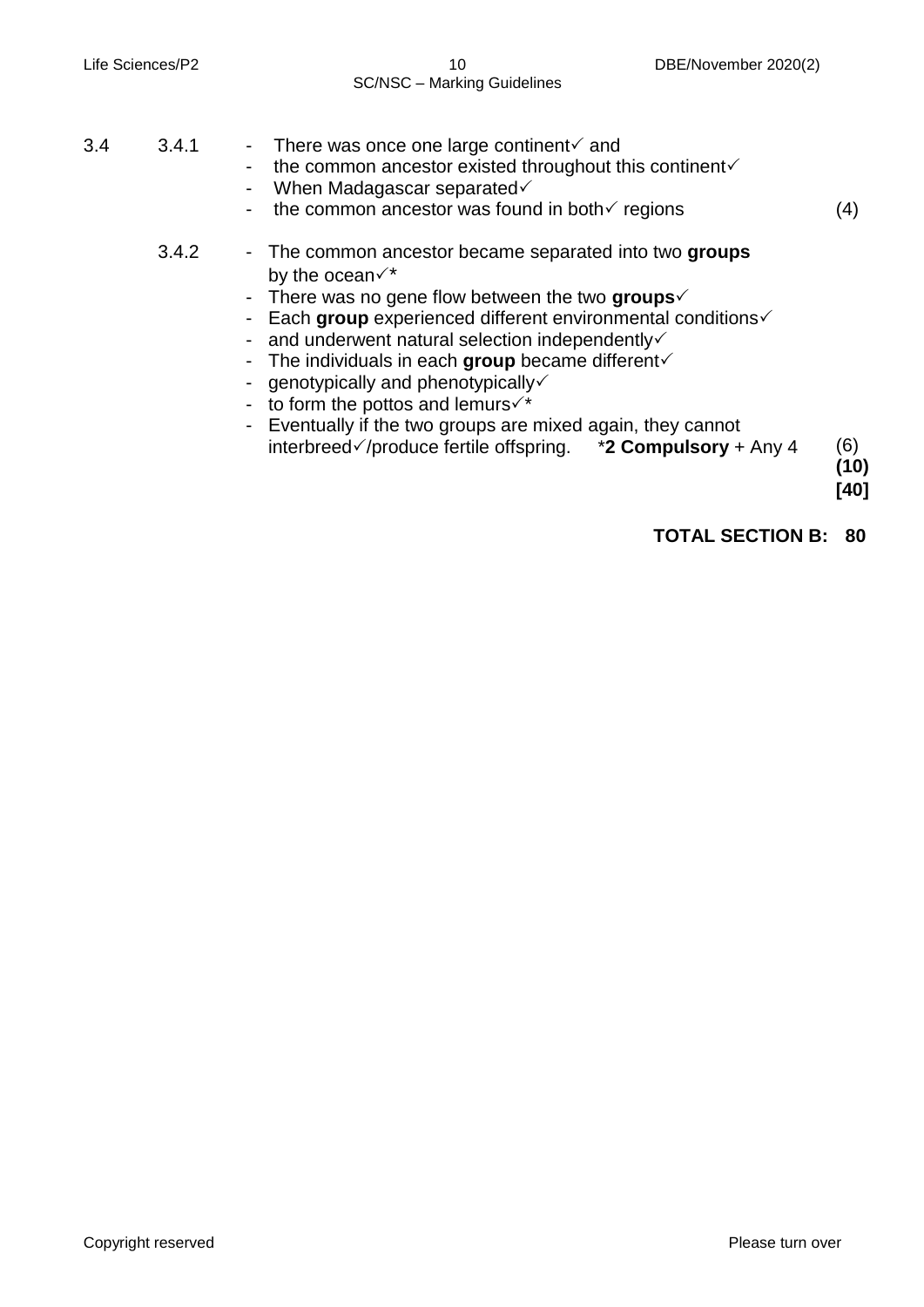## **SECTION C**

## **QUESTION 4**

# **Location (P)**

| $\blacksquare$                                 | The DNA is located in the nucleus $\checkmark$                                                                                  |                        |                     |
|------------------------------------------------|---------------------------------------------------------------------------------------------------------------------------------|------------------------|---------------------|
| $\blacksquare$                                 | and mitochondria√ and                                                                                                           |                        |                     |
|                                                | chloroplasts√                                                                                                                   | Any                    | (2)                 |
|                                                | Structure (S)                                                                                                                   |                        |                     |
| $\blacksquare$                                 | DNA is a double-stranded $\checkmark$ molecule that                                                                             |                        |                     |
|                                                | forms a helix $\checkmark$                                                                                                      |                        |                     |
| $\blacksquare$<br>$\blacksquare$               | It is made up of nucleotides√<br>Each nucleotide has a deoxyribose sugar√molecule                                               |                        |                     |
| $\blacksquare$                                 | a phosphate group $\checkmark$ and                                                                                              |                        |                     |
| $\blacksquare$                                 | a nitrogenous base√                                                                                                             |                        |                     |
| $\blacksquare$                                 | The bases are A, T, C and $G\checkmark$                                                                                         |                        |                     |
| $\blacksquare$                                 | which join to form complementary pairs√/ (A to T and C to G)                                                                    |                        |                     |
| $\overline{\phantom{a}}$                       | held by hydrogen bonds√                                                                                                         | Any                    | (7)                 |
|                                                | DNA replication (D)                                                                                                             |                        |                     |
| $\blacksquare$                                 | The DNA (double helix) unwinds $\checkmark$ and                                                                                 |                        |                     |
| $\blacksquare$                                 | unzips√/hydrogen bonds break                                                                                                    |                        |                     |
| $\blacksquare$                                 | to form two separate strands√                                                                                                   |                        |                     |
| $\blacksquare$                                 | Both DNA strands serve as templates√                                                                                            |                        |                     |
| $\blacksquare$                                 | to build a complementary $DNA\checkmark/(A$ to T and C to G)                                                                    |                        |                     |
| $\blacksquare$                                 | using free (DNA) nucleotides if from the nucleoplasm                                                                            |                        |                     |
| $\blacksquare$<br>$\qquad \qquad \blacksquare$ | This results in two identical (DNA) molecules√<br>Each molecule consists of one original strand and one new strand $\checkmark$ | Any                    | (6)                 |
|                                                |                                                                                                                                 |                        |                     |
|                                                | Significance of DNA replication for mitosis (M)                                                                                 |                        |                     |
|                                                | The genetic material/DNA is doubled $\checkmark$                                                                                |                        |                     |
|                                                | so that each cell receives the same amount of DNA $\checkmark$                                                                  |                        |                     |
|                                                | to ensure that all the daughter cells are (genetically) identical√                                                              | Any                    | (2)                 |
|                                                |                                                                                                                                 | Content:<br>Synthesis: | (17)<br>(3)<br>(20) |